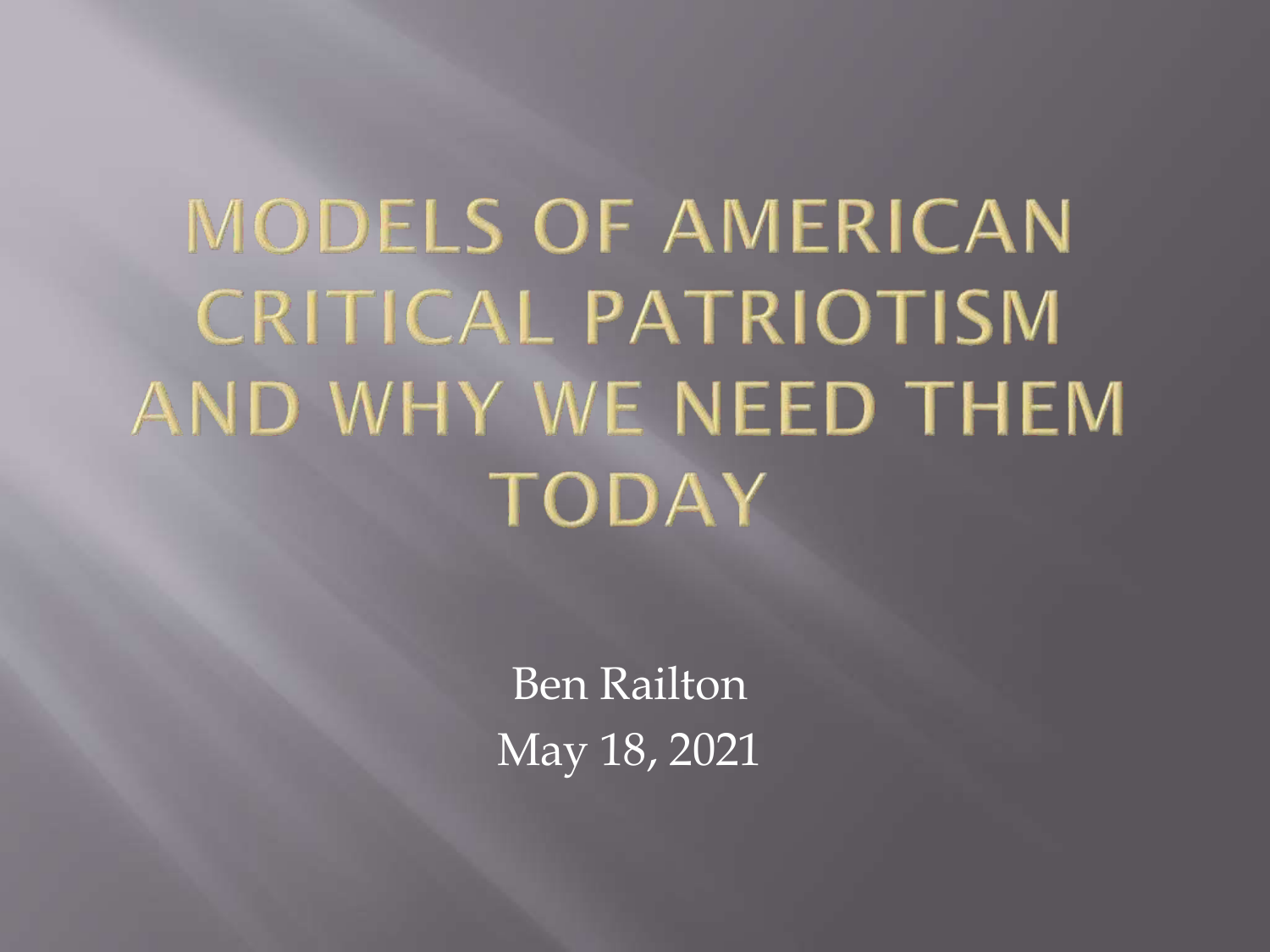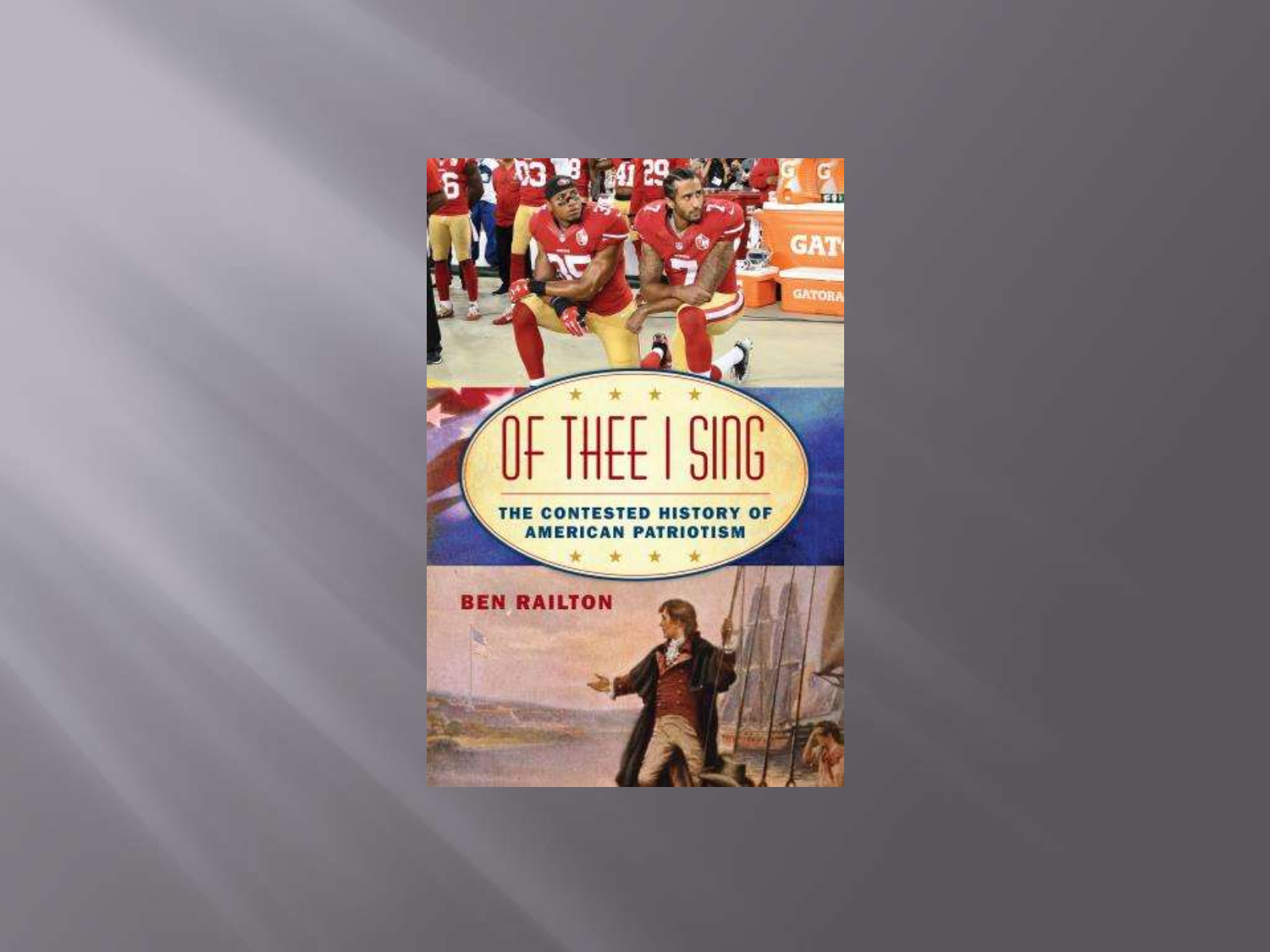#### **Contesting Patriotism in** January 2021

- From *Nation* article on 1/6 insurrection: "'This is not America,' a woman said to a small group, her voice shaking. She was crying, hysterical. 'They're shooting at us. They're supposed to shoot BLM, but they're shooting the patriots.'''
- □ 1776 Commission Report, released on 1/18 (MLK Day): "restoring patriotic education that teaches the truth about America";  $\mathrm{^{\textit{''}}}$ Universities in the US are often today hotbeds of anti-Americanism…that generate in students and in the broader culture at the very least disdain and at worst outright hatred for this country."
- Together embody what I call mythic patriotism, a form that celebrates certain idealized American histories and identities, and that defines protest and critique as unpatriotic and anti-American—whereas I see those alternatives as profoundly patriotic, as an embodiment of critical patriotism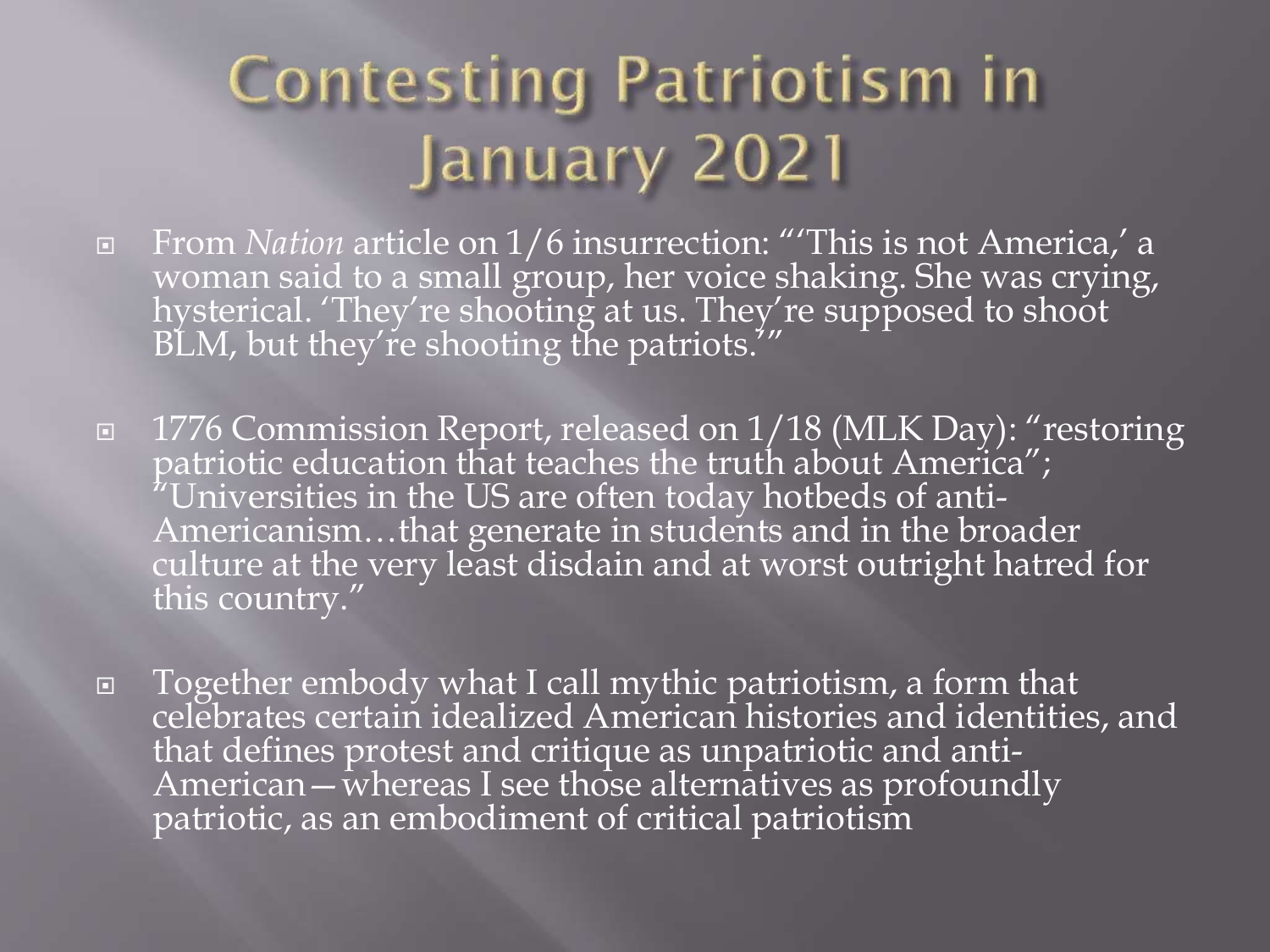# My Four Types

□ Celebratory patriotism

Mythic patriotism

Active patriotism

Critical patriotism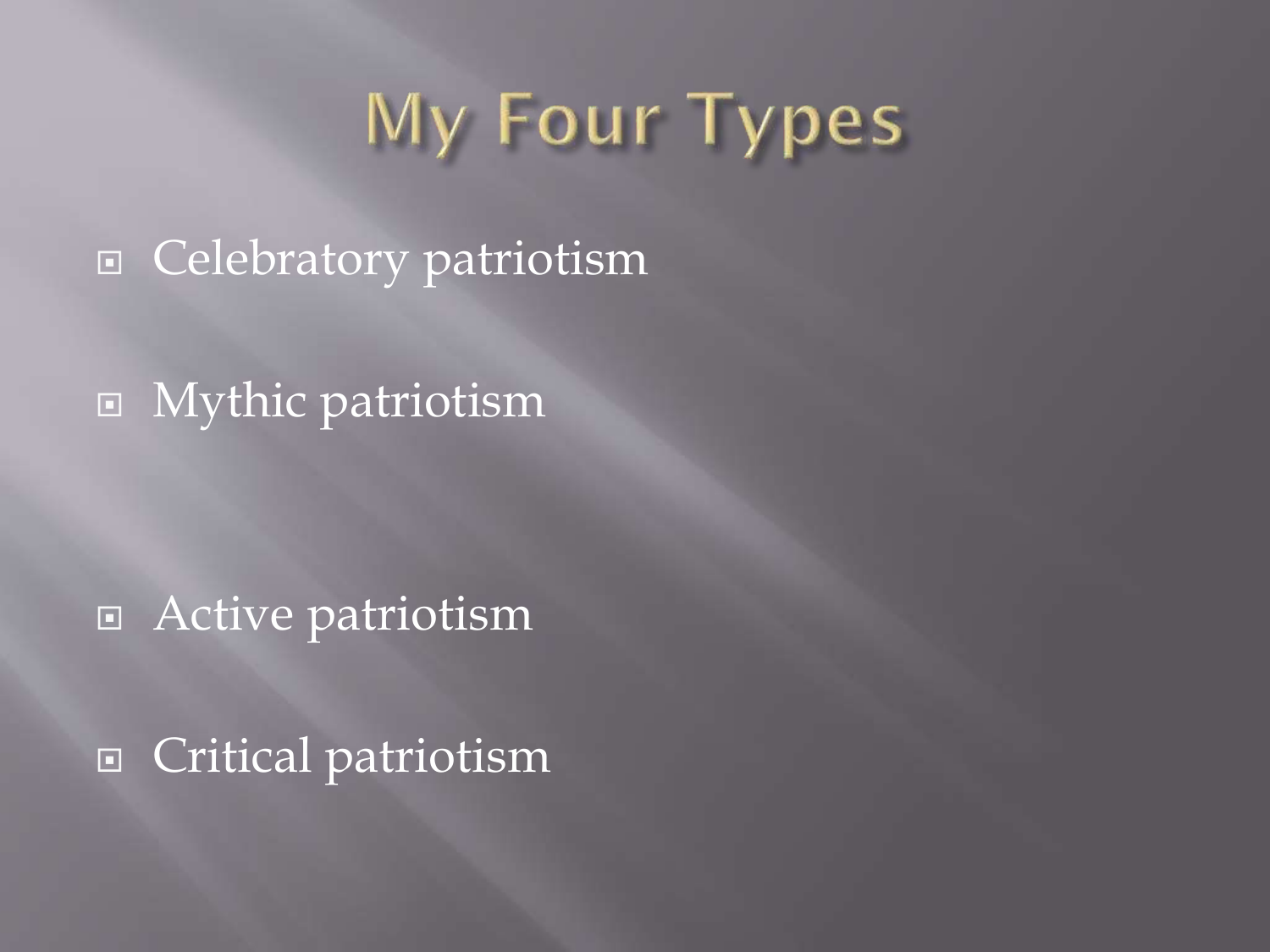## **Mythic Patriotism**

□ "The construction of mythologized narratives of the past, ones that allow for a concurrent embrace of the historical United States but that do so by excluding certain aspects of, and too often communities from, our history…. Imagines national histories which can then be celebrated as idealized American origin points and legacies—but which also require the exclusion and even the erasure of other histories and communities."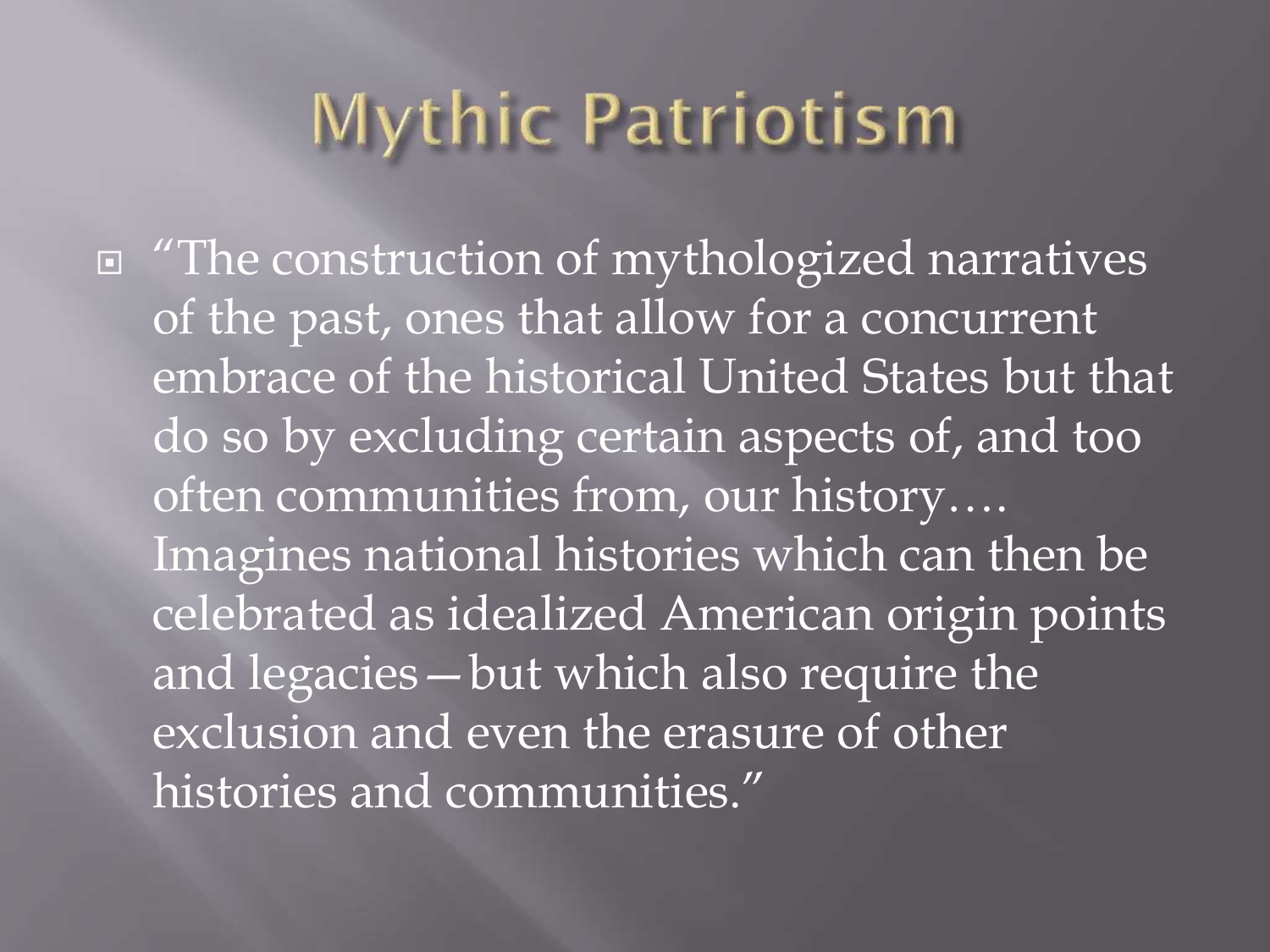## **Critical Patriotism**

□ "Highlights the nation's shortcomings in order to move it closer to its ideals."

 James Baldwin, *Notes on a Native Son* (1955): "I love America more than any other country in the world, and, exactly for this reason, I insist on the right to criticize her perpetually."-- 1984 Preface: "I was trying to locate myself within a specific inheritance and to use that inheritance, precisely, to claim the birthright from which that inheritance had so brutally and specifically excluded me."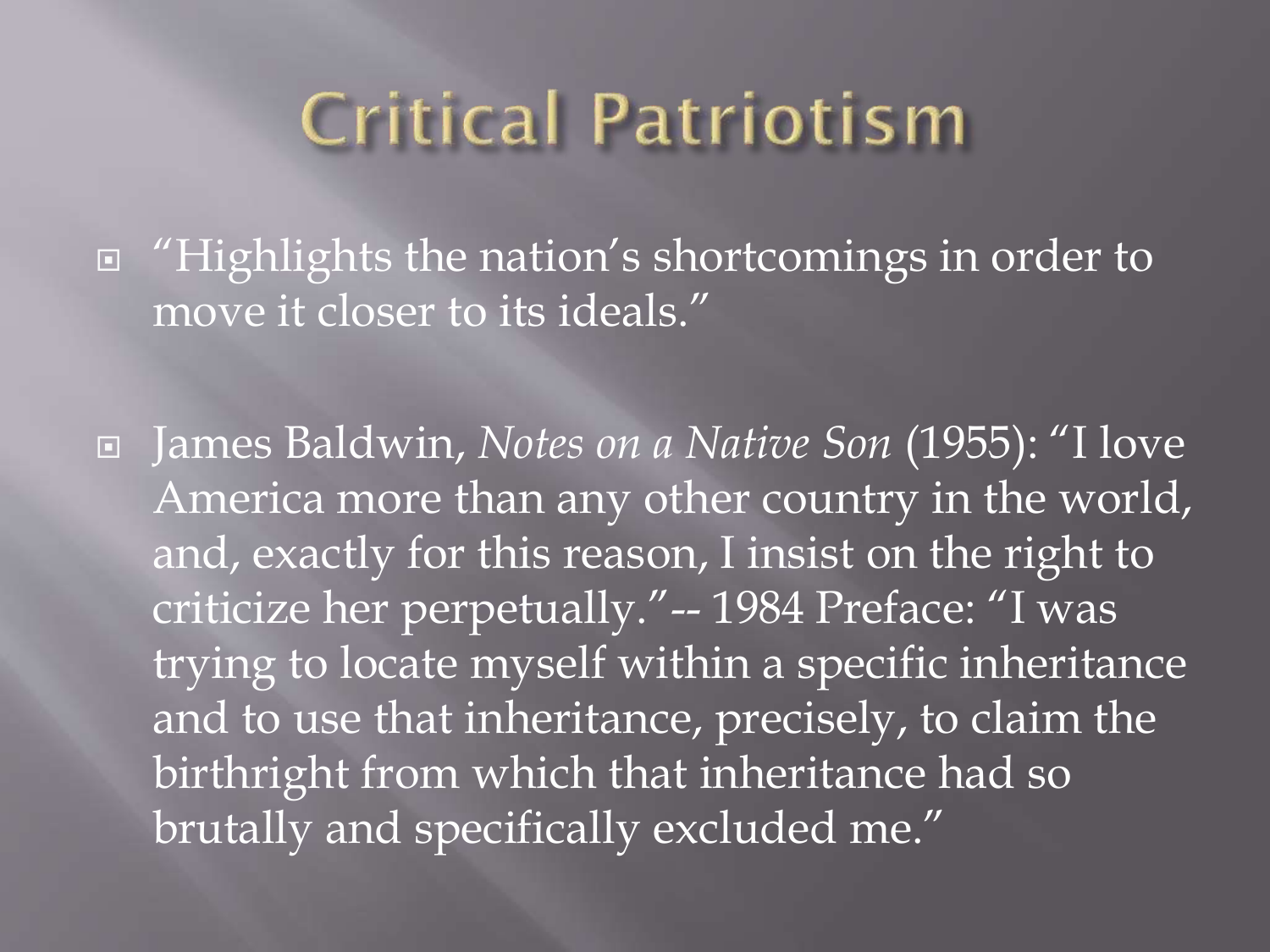#### **19C Critical Patriotism: William Apess**

 William Apess, "Eulogy on King Philip" (1836): "as the immortal Washington lives endeared and engraven on the hearts of every white in America, never to be forgotten in time—even such is the immortal Philip honored, as held in memory by the degraded but yet grateful descendants who appreciate his character; so will every patriot, especially in this enlightened age, respect the rude yet all accomplished son of the forest, that died a martyr to his cause, though unsuccessful, yet as glorious as the American Revolution."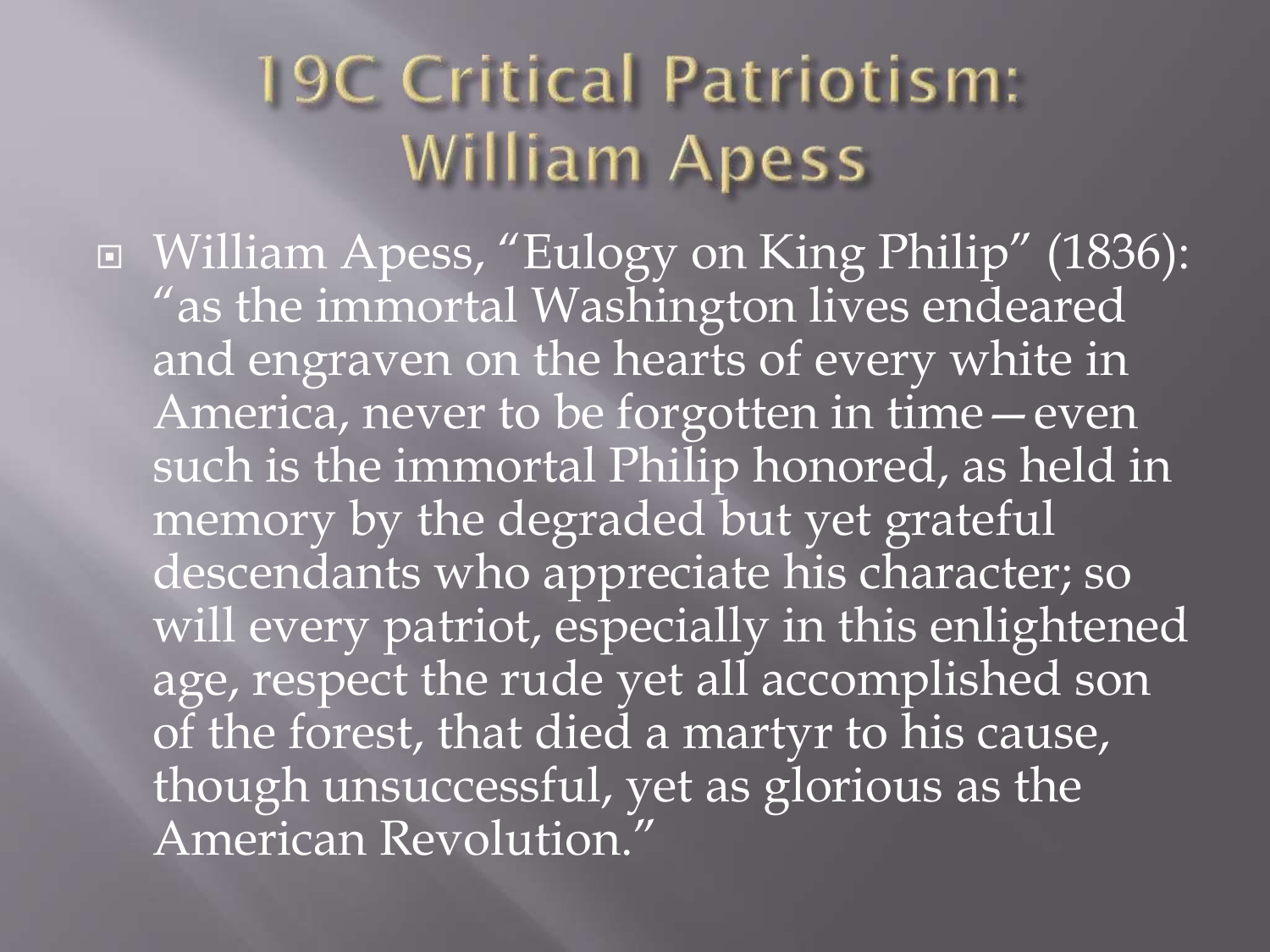#### Apess continued

 Apess, concluding line of "An Indian's Looking-Glass for the White Man" (1829): "Do not get tired, ye noble-hearted— only think how many poor Indians want their wounds done up daily; the Lord will reward you, and pray you stop not till this tree of distinction shall be leveled to the earth, and the mantle of prejudice torn from every American heart then shall peace pervade the Union."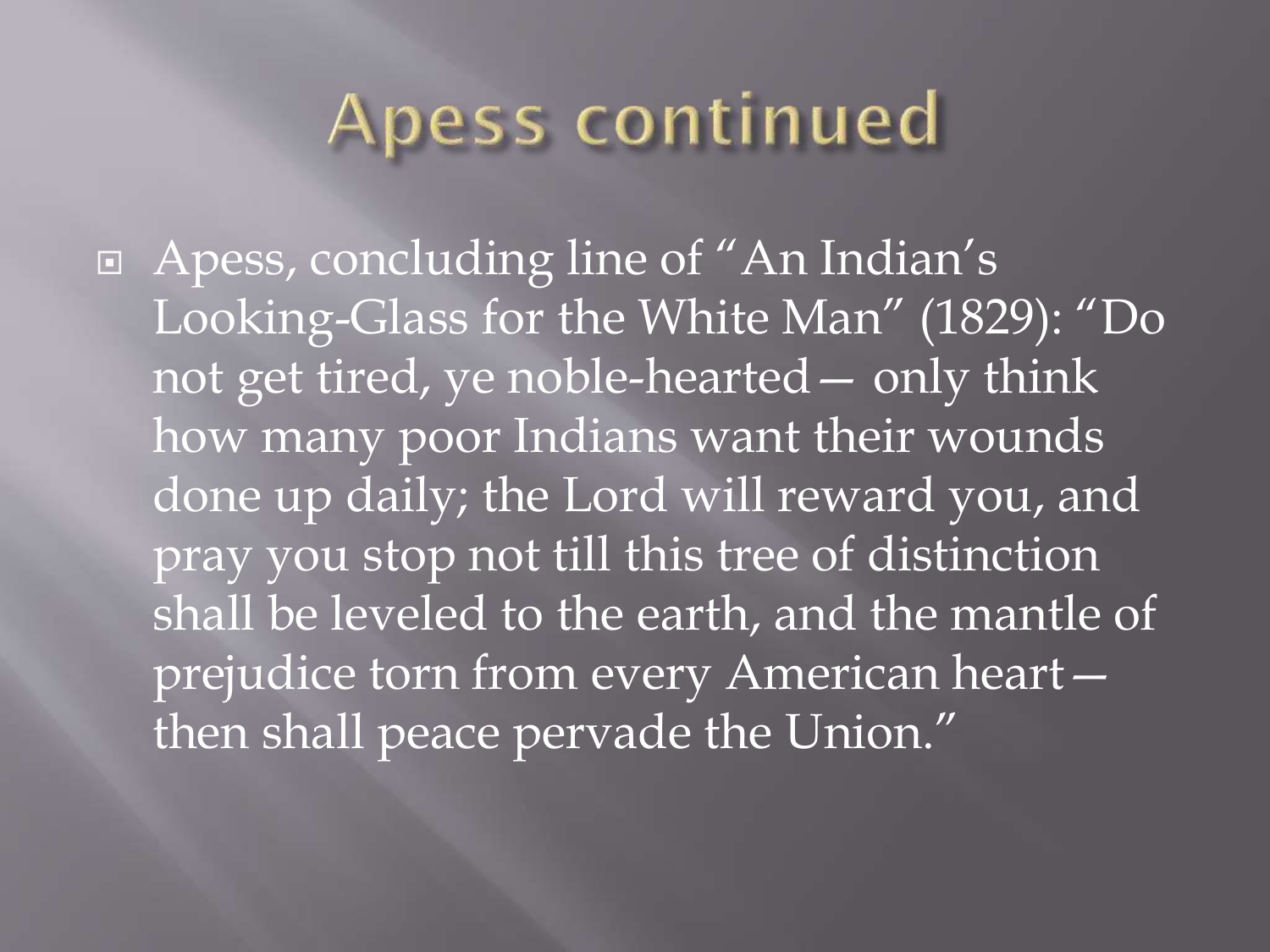## 20th Century Critical Patriotism: The Silent Sentinels

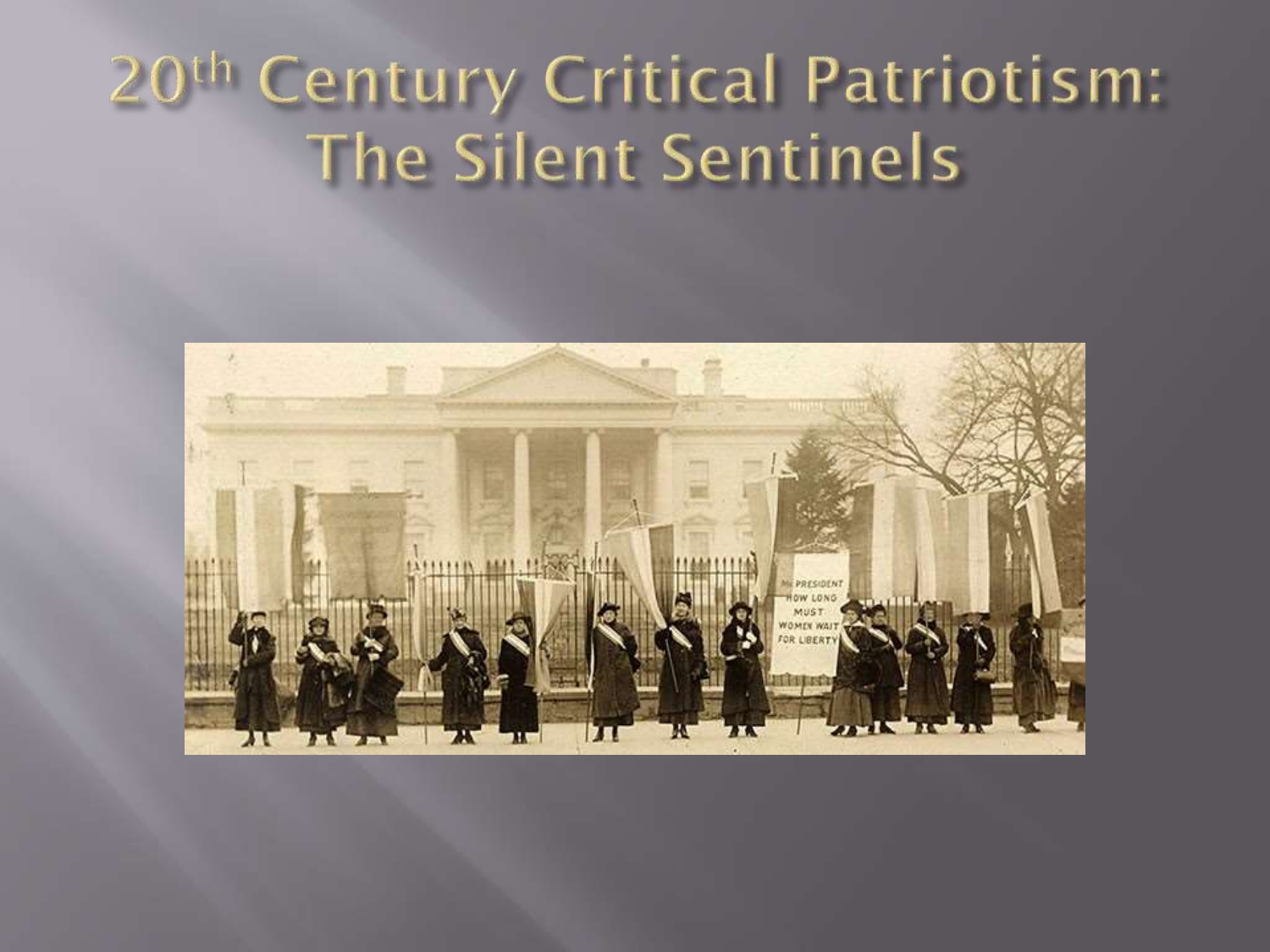# 21C Critical Patriotism

□ Colin Kaepernick, August 2016 interview with Yahoo Sports: "To me this is something that has to change and when there's significant change and I feel like that flag represents what it's supposed to represent in this country, is representing the way that it's supposed to, I'll stand."